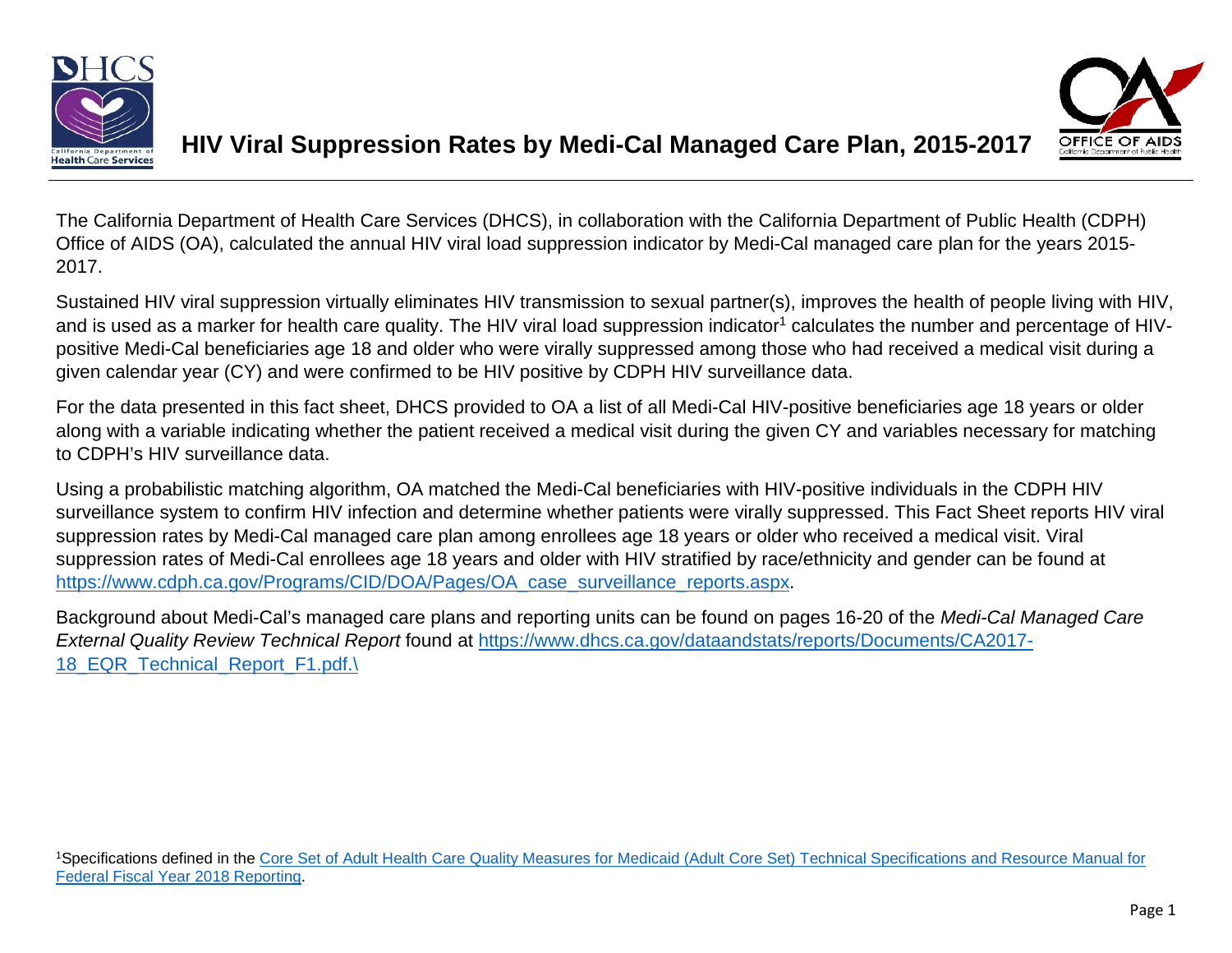|                                   | Reporting<br>Unit* | 2015                         |                                                              |                                                                 |                                | 2016                                                         |                                                                 | 2017                           |                                                              |                                                                 |
|-----------------------------------|--------------------|------------------------------|--------------------------------------------------------------|-----------------------------------------------------------------|--------------------------------|--------------------------------------------------------------|-----------------------------------------------------------------|--------------------------------|--------------------------------------------------------------|-----------------------------------------------------------------|
| <b>MCP Name</b>                   |                    | Number<br>of HIV+<br>members | Number of<br>$HIV+$<br>members<br>who had a<br>medical visit | % virally<br>suppressed<br>among<br>those with<br>medical visit | Number of<br>$HIV+$<br>members | Number of<br>$HIV+$<br>members<br>who had a<br>medical visit | % virally<br>suppressed<br>among<br>those with<br>medical visit | Number of<br>$HIV+$<br>members | Number of<br>$HIV+$<br>members<br>who had a<br>medical visit | % virally<br>suppressed<br>among<br>those with<br>medical visit |
| Alameda<br>Alliance for<br>Health | Alameda            | 1042                         | 975                                                          | 84.1%                                                           | 1066                           | 992                                                          | 85.5%                                                           | 1036                           | 964                                                          | 85.1%                                                           |
|                                   | Alameda            | 266                          | 244                                                          | 85.7%                                                           | 296                            | 267                                                          | 80.5%                                                           | 315                            | 285                                                          | 82.5%                                                           |
|                                   | Contra Costa       | 34                           | 28                                                           | 75.0%                                                           | 46                             | 45                                                           | 80.0%                                                           | 46                             | 42                                                           | 88.1%                                                           |
|                                   | Fresno             | 177                          | 158                                                          | 74.1%                                                           | 226                            | 202                                                          | 75.2%                                                           | 228                            | 210                                                          | 77.1%                                                           |
| Anthem<br><b>Blue Cross</b>       | Kings              | 12                           |                                                              |                                                                 | 15                             | 14                                                           | 71.4%                                                           | 18                             | 18                                                           | 77.8%                                                           |
|                                   | Madera             | 12                           | 11                                                           | 72.7%                                                           | 17                             | 17                                                           | 88.2%                                                           | 16                             | 16                                                           | 87.5%                                                           |
|                                   | Sacramento         | 734                          | 706                                                          | 78.5%                                                           | 786                            | 741                                                          | 85.3%                                                           | 756                            | 710                                                          | 81.1%                                                           |
| Partnership                       | San Benito         |                              |                                                              |                                                                 |                                |                                                              |                                                                 |                                |                                                              |                                                                 |
| Plan                              | San<br>Francisco   | 501                          | 470                                                          | 84.7%                                                           | 477                            | 461                                                          | 83.3%                                                           | 442                            | 423                                                          | 85.8%                                                           |
|                                   | Santa Clara        | 87                           | 80                                                           | 75.0%                                                           | 104                            | 96                                                           | 82.3%                                                           | 113                            | 108                                                          | 82.4%                                                           |
|                                   | Tulare             | 41                           | 32                                                           | 65.6%                                                           | 49                             | 40                                                           | 65.0%                                                           | 54                             | 47                                                           | 68.1%                                                           |
|                                   | Region 1*          | 63                           | 59                                                           | 76.3%                                                           | 67                             | 59                                                           | 79.7%                                                           | 62                             | 59                                                           | 69.5%                                                           |
|                                   | Region 2*          | 87                           | 85                                                           | 61.2%                                                           | 112                            | 106                                                          | 77.4%                                                           | 110                            | 106                                                          | 77.4%                                                           |
| California                        | Imperial           | 36                           | 35                                                           | 82.9%                                                           | 41                             | 39                                                           | 79.5%                                                           | 56                             | 51                                                           | 88.2%                                                           |
| Health &<br>Wellness<br>Plan      | Region 1*          | 57                           | 56                                                           | 73.2%                                                           | 53                             | 51                                                           | 82.4%                                                           | 59                             | 54                                                           | 87.0%                                                           |
|                                   | Region 2*          | 37                           | 32                                                           | 53.1%                                                           | 58                             | 53                                                           | 69.8%                                                           | 57                             | 50                                                           | 66.0%                                                           |
| CalOptima                         | Orange             | 1535                         | 1444                                                         | 78.8%                                                           | 1421                           | 1335                                                         | 80.6%                                                           | 1426                           | 1349                                                         | 77.7%                                                           |
|                                   | Fresno             | 392                          | 372                                                          | 73.9%                                                           | 513                            | 474                                                          | 76.4%                                                           | 521                            | 485                                                          | 79.8%                                                           |
| CalViva<br>Health                 | Kings              | 23                           | 22                                                           | 18.2%                                                           | 28                             | 25                                                           | 80.0%                                                           | 30                             | 28                                                           | 89.3%                                                           |
|                                   | Madera             | 28                           | 25                                                           | 60.0%                                                           | 31                             | 26                                                           | 69.2%                                                           | 29                             | 28                                                           | 75.0%                                                           |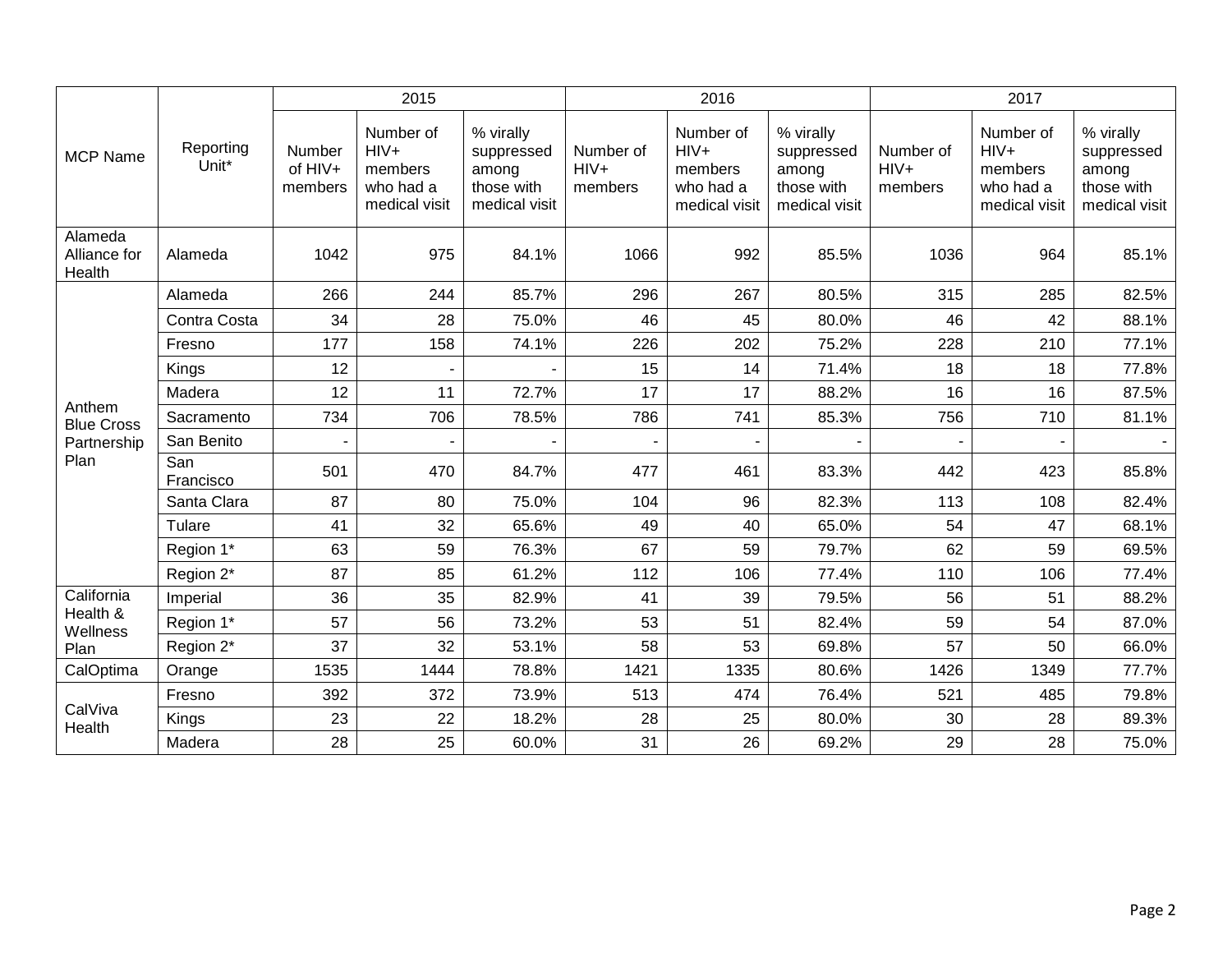| <b>MCP Name</b>                                                    | Reporting<br>Unit*      | 2015                         |                                                              |                                                                 |                                | 2016                                                         |                                                                 | 2017                           |                                                              |                                                                 |
|--------------------------------------------------------------------|-------------------------|------------------------------|--------------------------------------------------------------|-----------------------------------------------------------------|--------------------------------|--------------------------------------------------------------|-----------------------------------------------------------------|--------------------------------|--------------------------------------------------------------|-----------------------------------------------------------------|
|                                                                    |                         | Number<br>of HIV+<br>members | Number of<br>$HIV+$<br>members<br>who had a<br>medical visit | % virally<br>suppressed<br>among<br>those with<br>medical visit | Number of<br>$HIV+$<br>members | Number of<br>$HIV+$<br>members<br>who had a<br>medical visit | % virally<br>suppressed<br>among<br>those with<br>medical visit | Number of<br>$HIV+$<br>members | Number of<br>$HIV+$<br>members<br>who had a<br>medical visit | % virally<br>suppressed<br>among<br>those with<br>medical visit |
| <b>Blue Shield</b><br>of California<br>Promise<br>Health<br>Plan** | San Diego               | 669                          | 617                                                          | 79.9%                                                           | 788                            | 739                                                          | 84.7%                                                           | 853                            | 809                                                          | 77.8%                                                           |
| CenCal<br>Health                                                   | San Luis<br>Obispo      | 94                           | 84                                                           | 51.2%                                                           | 97                             | 88                                                           | 42.0%                                                           | 100                            | 87                                                           | 66.7%                                                           |
|                                                                    | Santa<br>Barbara        | 142                          | 139                                                          | 85.6%                                                           | 149                            | 134                                                          | 85.8%                                                           | 160                            | 151                                                          | 88.7%                                                           |
| Central<br>California<br>Alliance for<br>Health                    | Merced                  | 116                          | 103                                                          | 41.7%                                                           | 132                            | 122                                                          | 58.2%                                                           | 134                            | 128                                                          | 67.2%                                                           |
|                                                                    | Monterey/<br>Santa Cruz | 392                          | 378                                                          | 83.3%                                                           | 416                            | 390                                                          | 80.3%                                                           | 409                            | 383                                                          | 83.0%                                                           |
| Community<br>Health<br>Group<br>Partnership<br>Plan                | San Diego               | 893                          | 824                                                          | 62.3%                                                           | 887                            | 829                                                          | 80.7%                                                           | 849                            | 794                                                          | 72.7%                                                           |
| Contra<br>Costa<br>Health Plan                                     | Contra Costa            | 419                          | 388                                                          | 79.1%                                                           | 467                            | 424                                                          | 81.6%                                                           | 477                            | 439                                                          | 83.6%                                                           |
| <b>Gold Coast</b><br>Health Plan                                   | Ventura                 | 272                          | 238                                                          | 45.4%                                                           | 275                            | 252                                                          | 84.9%                                                           | 264                            | 250                                                          | 86.0%                                                           |
|                                                                    | Kern                    | 108                          | 98                                                           | 59.2%                                                           | 124                            | 105                                                          | 61.0%                                                           | 111                            | 99                                                           | 15.2%                                                           |
| <b>Health Net</b><br>Community<br>Solutions,                       | Los Angeles             | 2302                         | 2127                                                         | 83.2%                                                           | 2739                           | 2496                                                         | 81.5%                                                           | 2792                           | 2570                                                         | 82.6%                                                           |
|                                                                    | Sacramento              | 66                           | 52                                                           | 53.8%                                                           | 88                             | 78                                                           | 74.4%                                                           | 110                            | 102                                                          | 71.6%                                                           |
|                                                                    | San Diego               | 120                          | 104                                                          | 79.8%                                                           | 142                            | 128                                                          | 80.5%                                                           | 133                            | 121                                                          | 80.2%                                                           |
| Inc.                                                               | San Joaquin             | 51                           | 44                                                           | 43.2%                                                           | 45                             | 37                                                           | 54.1%                                                           | 44                             | 37                                                           | 56.8%                                                           |
|                                                                    | Stanislaus              | 89                           | 82                                                           | 53.7%                                                           | 111                            | 97                                                           | 55.7%                                                           | 113                            | 92                                                           | 68.5%                                                           |
|                                                                    | Tulare                  | 81                           | 73                                                           | 65.8%                                                           | 93                             | 81                                                           | 67.9%                                                           | 84                             | 75                                                           | 74.7%                                                           |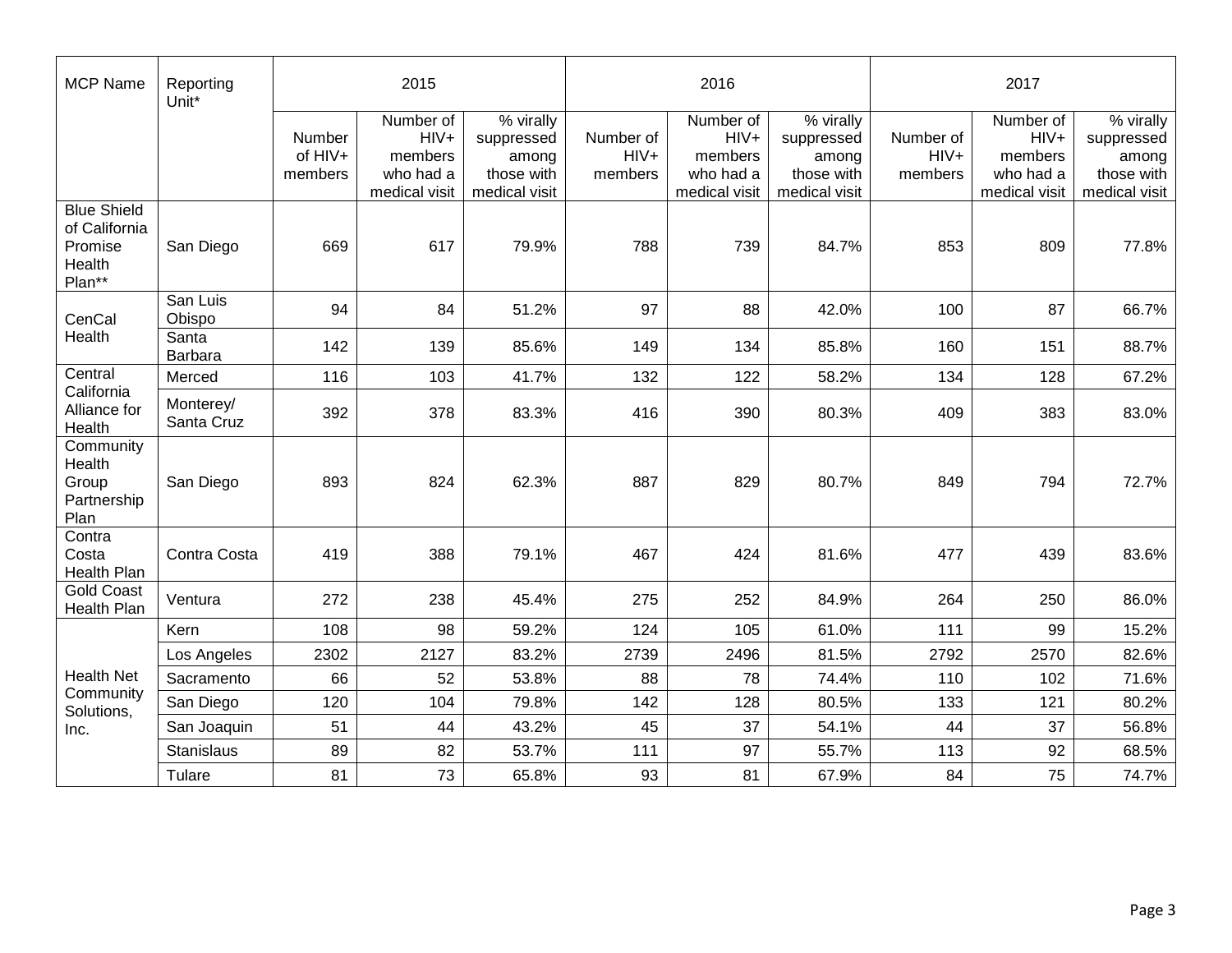|                                         |                             | 2015                         |                                                              |                                                                 |                                | 2016                                                         |                                                                 | 2017                           |                                                              |                                                                 |
|-----------------------------------------|-----------------------------|------------------------------|--------------------------------------------------------------|-----------------------------------------------------------------|--------------------------------|--------------------------------------------------------------|-----------------------------------------------------------------|--------------------------------|--------------------------------------------------------------|-----------------------------------------------------------------|
| <b>MCP Name</b>                         | Reporting<br>Unit*          | Number<br>of HIV+<br>members | Number of<br>$HIV+$<br>members<br>who had a<br>medical visit | % virally<br>suppressed<br>among<br>those with<br>medical visit | Number of<br>$HIV+$<br>members | Number of<br>$HIV+$<br>members<br>who had a<br>medical visit | % virally<br>suppressed<br>among<br>those with<br>medical visit | Number of<br>$HIV+$<br>members | Number of<br>$HIV+$<br>members<br>who had a<br>medical visit | % virally<br>suppressed<br>among<br>those with<br>medical visit |
| <b>Health Plan</b><br>of San<br>Joaquin | San Joaquin                 | 264                          | 250                                                          | 51.2%                                                           | 292                            | 273                                                          | 52.0%                                                           | 297                            | 272                                                          | 50.7%                                                           |
|                                         | Stanislaus                  | 102                          | 96                                                           | 60.4%                                                           | 135                            | 118                                                          | 69.5%                                                           | 153                            | 141                                                          | 75.2%                                                           |
| <b>Health Plan</b><br>of San<br>Mateo   | San Mateo                   | 297                          | 277                                                          | 58.1%                                                           | 274                            | 255                                                          | 52.9%                                                           | 229                            | 218                                                          | 66.1%                                                           |
| Inland<br>Empire<br><b>Health Plan</b>  | Riverside/San<br>Bernardino | 2342                         | 2182                                                         | 78.6%                                                           | 2750                           | 2516                                                         | 75.8%                                                           | 2999                           | 2795                                                         | 80.3%                                                           |
| Kaiser<br><b>NorCal</b>                 | <b>KP North*</b>            | 97                           | 87                                                           | 87.4%                                                           | 117                            | 112                                                          | 79.5%                                                           | 122                            | 117                                                          | 86.3%                                                           |
| Kaiser<br>SoCal                         | San Diego                   | 86                           | 85                                                           | 89.4%                                                           | 98                             | 97                                                           | 57.7%                                                           | 95                             | 91                                                           | 83.5%                                                           |
| Kern Family<br><b>Health Care</b>       | Kern                        | 238                          | 222                                                          | 71.6%                                                           | 301                            | 276                                                          | 66.3%                                                           | 300                            | 281                                                          | 51.2%                                                           |
| L.A. Care<br>Health Plan                | Los Angeles                 | 6782                         | 6432                                                         | 82.5%                                                           | 8086                           | 7531                                                         | 84.8%                                                           | 8596                           | 7993                                                         | 85.7%                                                           |
| Molina                                  | Imperial                    | 22                           | 19                                                           | 94.7%                                                           | 27                             | 23                                                           | 78.3%                                                           | 27                             | 24                                                           | 83.3%                                                           |
| Healthcare<br>of California             | Riverside/San<br>Bernardino | 214                          | 191                                                          | 62.8%                                                           | 245                            | 215                                                          | 66.5%                                                           | 223                            | 203                                                          | 74.4%                                                           |
| Partner                                 | Sacramento                  | 20                           | 14                                                           | 14.3%                                                           | 31                             | 21                                                           | 47.6%                                                           | 32                             | 29                                                           | 72.4%                                                           |
| Plan, Inc.                              | San Diego                   | 415                          | 368                                                          | 66.0%                                                           | 545                            | 494                                                          | 83.2%                                                           | 577                            | 534                                                          | 75.7%                                                           |
|                                         | Northeast*                  | 141                          | 130                                                          | 80.8%                                                           | 164                            | 154                                                          | 87.0%                                                           | 149                            | 138                                                          | 87.7%                                                           |
| Partnership                             | Northwest*                  | 111                          | 107                                                          | 75.7%                                                           | 123                            | 119                                                          | 83.2%                                                           | 118                            | 111                                                          | 84.7%                                                           |
| HealthPlan<br>of California             | Southeast*                  | 421                          | 393                                                          | 86.3%                                                           | 439                            | 413                                                          | 83.8%                                                           | 405                            | 381                                                          | 85.8%                                                           |
|                                         | Northwest*                  | 739                          | 722                                                          | 87.1%                                                           | 760                            | 729                                                          | 91.5%                                                           | 761                            | 740                                                          | 92.2%                                                           |
| San<br>Francisco<br>Health Plan         | San<br>Francisco            | 1824                         | 1732                                                         | 85.6%                                                           | 1921                           | 1822                                                         | 85.1%                                                           | 1943                           | 1838                                                         | 86.2%                                                           |
| Santa Clara<br>Family<br>Health Plan    | Santa Clara                 | 464                          | 436                                                          | 85.3%                                                           | 537                            | 489                                                          | 80.4%                                                           | 541                            | 509                                                          | 85.3%                                                           |